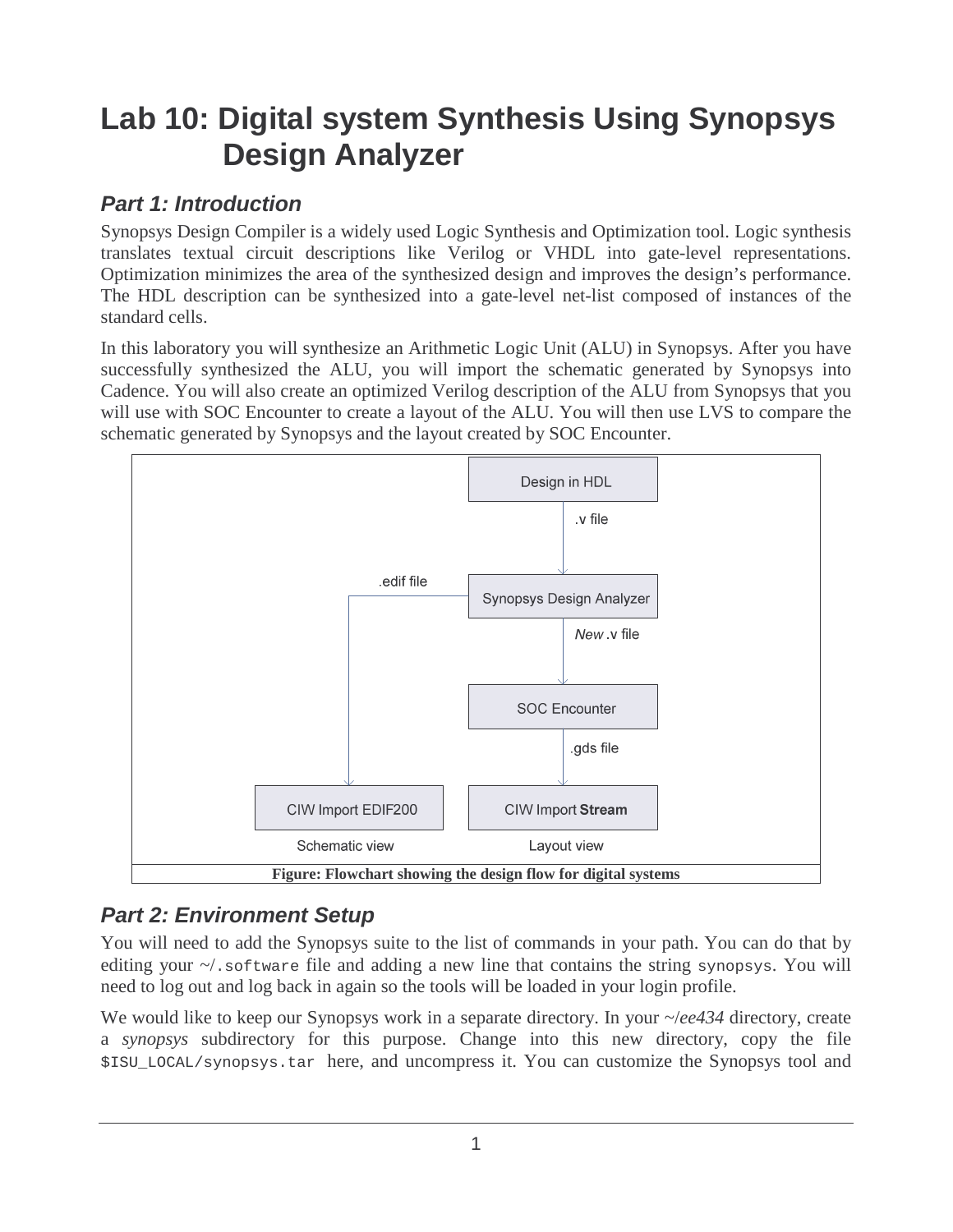store the settings in a file named *.synopsys\_dc.setup*. The Synopsys tool reads this file upon startup and applies the customizations. Open this file with your favorite editor to a few options. First, change the designer name to your own name. Next, find the field *edifout\_designs\_library\_name* and change its value from "ckt\_synopsys" to "alu". When a schematic generated by Synopsys is imported into icfb, the design are imported into the name of the library specified here. If a library by this name is not already present and visible in the Library Manager, one is automatically created for you.

# **Part 3: Synthesis**

Now you are ready to synthesize a design. Run the following command from the *synopsys* directory.

#### **design\_analyzer &**

The Design Analyzer window should appear.

#### **1 - Command Window**

Begin by verifying the environment has been initialized correctly*.* Click on **Setup**→**Defaults.** A *default* window appears. Verify that the information is pre-filled. Close this window by hitting *Cancel*. If you do not see your own name here, either you did not start design\_analyzer from the correct ~/ee434/synopsys directory or you did not make the customizations in Part 2. Make sure you correct this before proceeding further.

The next step is to analyze the source file that contains the HDL description of your design. Before proceeding, open the *Command Window* by choosing **Setup**→**Command Window**. *Command Window* is where all warnings and errors incurred during synthesis are displayed. All information displayed by various reports and menu windows are reflected in the *Command Window*.

Most importantly all commands entered via the menus of Design Analyzer are echoed, in proper Synopsys syntax, which means the same action can be performed by either using the pull-down menus or by typing appropriate commands in the *Command Window*. Pay attention to the information displayed in the *Command Window* at all times.

## **2 - Analyze Design**

Choose **File**→**Analyze** and select the design that you want to synthesize. For our case, select alu\_4.v. However, the file alu\_4.v includes instantiations of modules contained in the files add\_4.v*,* sub\_4.v*,* or\_4.v*,* and xor\_4.v*.* In order to correctly synthesize our design, we need to analyze the main file () and its dependencies. In the Analyze form, hold down *shift* and click on all the files mentioned above. The file names you click will appear in the File Name window. Below the file selection, you can choose the library to analyze the file in, choose *WORK.* Make sure the format of the input files set to *Verilog.* Click OK.

The *Analyze* command checks HDL syntax and Synopsys rule checking. The intermediate files will be saved to the design library (the *WORK* directory). Click *Cancel* to dismiss the *Analyze* window.

#### **3 - Elaborate the design**

The next step is to elaborate the Verilog files read earlier. The Elaborate command reads the intermediate files created by Analyze. Click on **File**→**Elaborate** to open the Analyze form. Select the *WORK* library and choose the design you have just analyzed (alu  $4$ (verilog)). Click OK and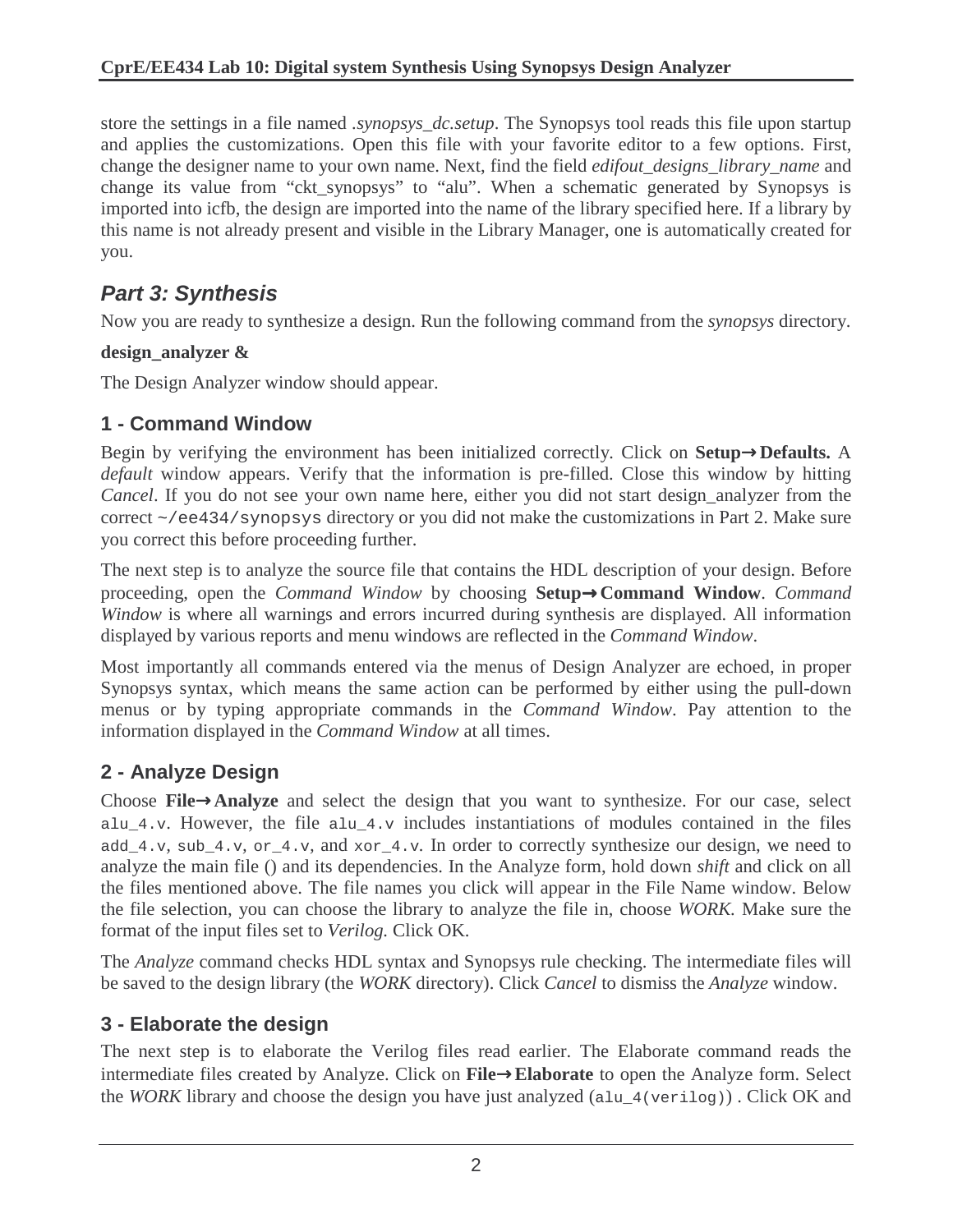then on *Cancel* to dismiss the Elaborate window. The Design Analyzer window now displays the icons for the elaborated blocks. The buttons on the left side of the Design Analyzer window can be used to select different views for a design. Clicking on a block and then the view buttons on the left side of the Design Analyzer window allows you to see the different levels of each design.



The Analyze & Elaborate commands can be performed in a single step by the **File**→**Read**  command.

# **4 - Compile the Design**

After doing the Analyze and Elaborate steps, you will get an intermediate schematic representation of your design for each file you read in earlier. After Compiling, Design Analyzer generates the final design that uses the standard cells used in icfb. The final design should satisfy any constraints specified by the user and can be imported into IC. To compile the design, first double click on the alu\_4 to switch to its "Symbol view" (Check the bottom-right corner of the window to see the current view). Double click on the symbol view to see a preliminary schematic. While viewing the Schematic view, type compile in the *Command Window.* Once the compilation is successful, you will see a 1 just before the command prompt in your *Command Window* signifying success. Simultaneously, the schematic in the main window will change to use only the gates available in our standard cells library, isucells.

## **5 – Exporting the design in Verilog format**

After the design has been compiled, an optimization of the logic has been performed. To create a layout of this synthesized design, we need to export the design in a format that can be read by a Place-and-Route tool such as SoC Encounter (introduced in a separate lab). Since our target is Encounter, we will export the synthesized and optimized design in the Verilog Format. Note that the Verilog file that we will now save will use actual gates from the standard cell library (isucells) instead of the behavioral Verilog we read into Synopsys. The Verilog file can be generated using the option of **File**→**Save As.** A save file window will pop up. In this window, changed to File format to Verilog and type any new name for the target file (e.g. alu\_4new.v). Click OK. This new Verilog file can be used by Encounter to generate a layout.

## **6 – Exporting the design to ICFB**

EDIF is the file format in which you can import schematics to Cadence. After making sure that you are in the "Schematic View", click on **File**→**Save As**. In the Save as window, change the file format to *EDIF* and type the filename to be alu\_4.edif. Click *OK*. You can now close the Synopsys Design Analyzer window.

## **7 - Importing the design into ICFB**

Open the icfb environment. At the CIW select **File**→**Import**→**EDIF200**. In the import EDIF200 window, enter the complete path to the EDIF file you generated in the previous step in the **Input Files field.** In the **Sheet Symbol Library**, change the entry to **NCSU\_Sheets\_8ths**. Click OK. You will get some warnings but should not get any errors. If you do not get any errors, the importing process was successful. The imported design is in the library "alu" (or a different name that you specified in Part 2). Locate this target library in Library Manager, right click on the name, click on